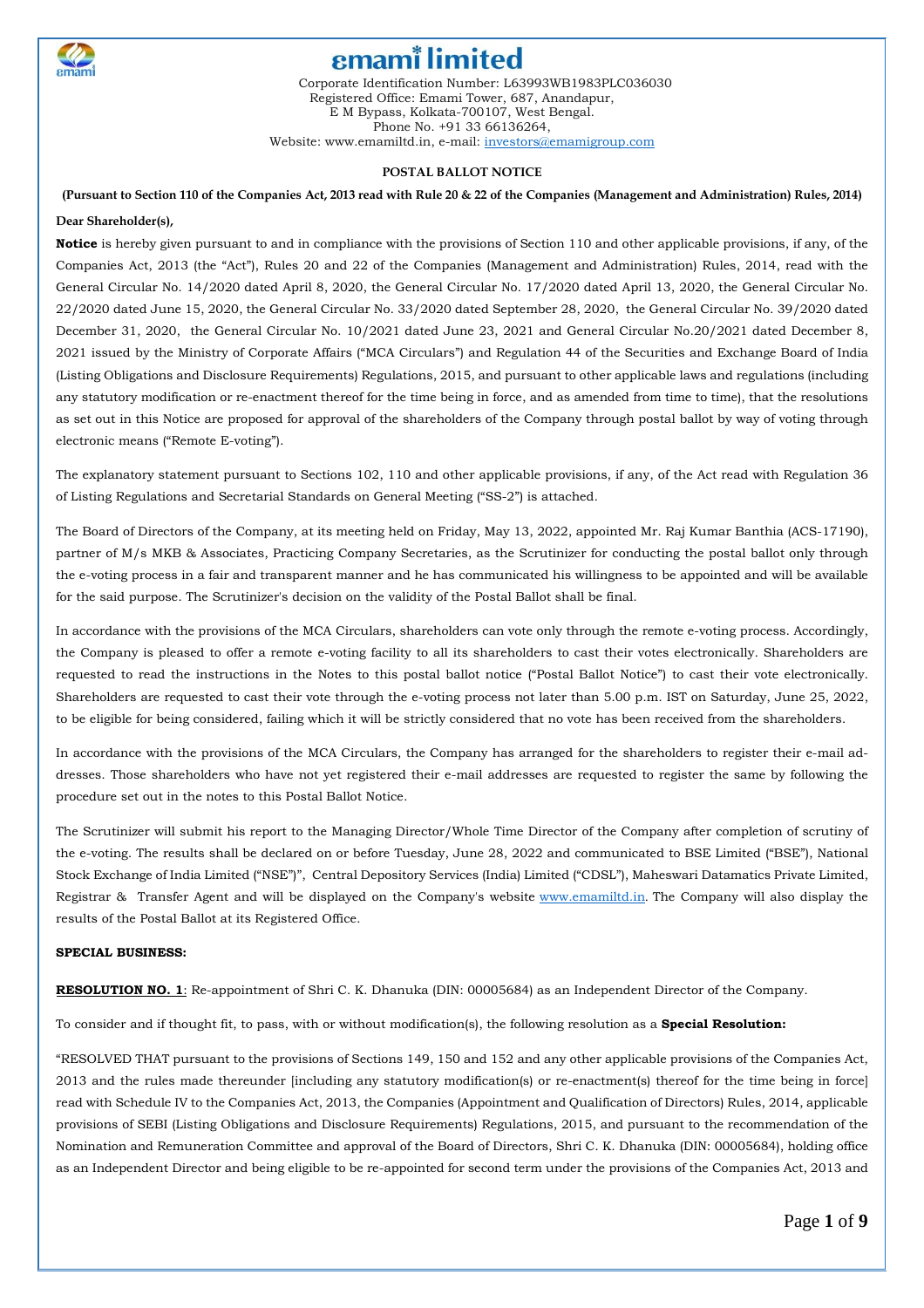

# **emam**<sup>*i*</sup> limited

rules made thereunder be and is hereby reappointed as an Independent Director of the Company not liable to retire by rotation, with effect from August 2, 2022 for a second term of 5(five) consecutive years.

RESOLVED FURTHER THAT the Board of the Directors be and is hereby authorized to do all acts, deeds and things as it may in its absolute discretion deem necessary, as may be deemed proper and expedient to give effect to this aforesaid Resolution and to settle any question or doubt that may arise in the said regard."

**RESOLUTION NO. 2:** Revision in remuneration of Shri Prashant Goenka (DIN 00703389), Whole-time Director of the Company.

To consider and if thought fit, to pass, with or without modification(s), the following resolution as an **Ordinary Resolution:**

"RESOLVED THAT pursuant to the provisions of Sections 196, 197, 198 and 203 and any other applicable provisions of the Companies Act, 2013 and the rules made thereunder [including any statutory modification(s) or re-enactment(s) thereof for the time being in force] read with Schedule V to the Companies Act, 2013, and read with the Companies (Appointment and Qualification of Directors) Rules, 2014, applicable provisions of SEBI (Listing Obligations and Disclosure Requirements) Regulations, 2015, and pursuant to the recommendation of the Nomination and Remuneration Committee and approval of the Board of Directors, the consent of the members of the company be and hereby accorded to the revision in remuneration of Shri Prashant Goenka (DIN 00703389), Whole-time Director of the Company as set out in the explanatory statement and supplemental agreement dated May 24, 2022 entered into between the Company and Shri Prashant Goenka, Whole time Director.

RESOLVED FURTHER that in the absence or inadequacy of profits in any financial year, minimum remuneration payable shall be determined in terms of Schedule V of the Companies Act, 2013.

RESOLVED FURTHER that the Board of Directors (hereinafter referred to as "the Board" which term shall be deemed to include Nomination and Remuneration Committee of the Board) be and is hereby authorized to alter and vary the terms and conditions of the said appointment and / or remuneration of Shri Prashant Goenka as it may deem fit and as may be acceptable to him, subject to the same not exceeding the limits hereby sanctioned and within the overall ceiling of managerial remuneration provided under section 197 the Companies Act, 2013 or any other statute or such other limits as may be approved by the members from time to time.

RESOLVED FURTHER that the Board of the Directors be and is hereby authorized to do all acts, deeds and things as it may in its absolute discretion deem necessary, as may be deemed proper and expedient to give effect to this aforesaid Resolution and to settle any question or doubt that may arise in the said regard."

Date: May 24, 2022

Place: Kolkata **By Order of the Board For Emami Limited**

> **A K Joshi Company Secretary & VP-Legal Membership No. ICSI -FCS 4976**

### **NOTES:**

1. The Explanatory statement pursuant to Sections 102 and 110 of the Act read with Regulation 36 of Listing Regulations and SS-2 stating all material facts and the reasons for the proposals set out in resolutions is annexed herewith and forms a part of the Notice.

2. In line with the MCA Circulars, the Postal Ballot Notice is being sent only by electronic mode to those members whose names appear on the Register of Members/List of Beneficial Owners as on Friday, May 20, 2022 ("Cut-Off Date") received from Depositories and whose e-mail addresses are registered with the Company/Depositories. Members may please note that the Postal Ballot Notice will also be available on the Company's website at [http://www.emamiltd.in](http://www.emamiltd.in/), websites of the Stock Exchanges i.e. BSE Limited and National Stock Exchange of India Limited at [www.bseindia.com](http://www.bseindia.com/) and [www.nseindia.com](http://www.nseindia.com/) respectively, and on the website of Maheswari Datamatics Private Limited at [https://www.mdpl.in](https://www.mdpl.in/). The Postal Ballot Notice shall also be available on the website of Central Depository Services (India) Limited ("CDSL") https://www.evotingindia.com/.

3. Members who have not registered their e-mail address are requested to register the same in respect of shares held in electronic form with the Depository through their Depository Participant(s) and in respect of shares held in physical form by writing to the Company's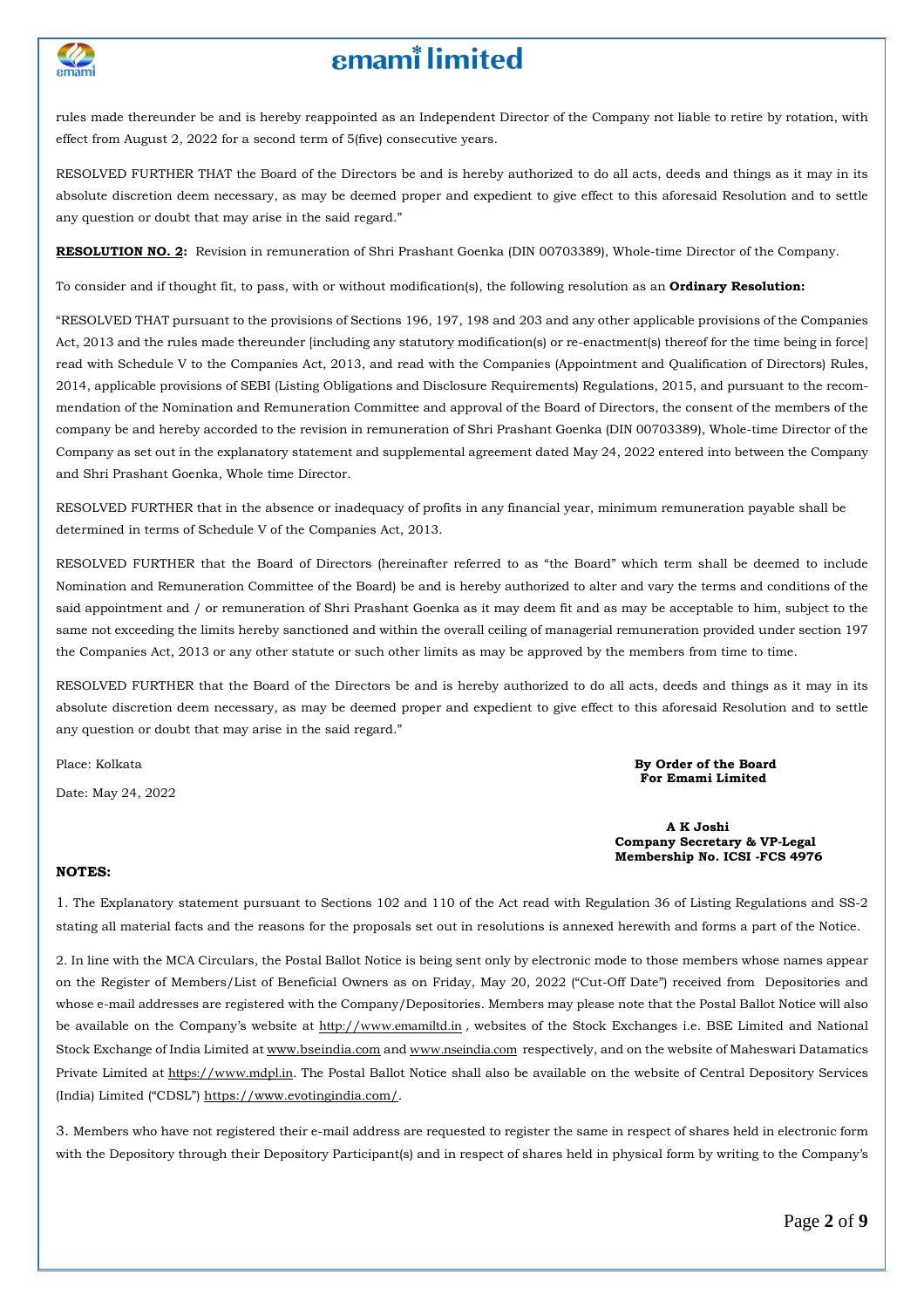

Registrar and Share Transfer Agent, Maheswari Datamatics Private Limited, 23, R N Mukherjee Road, 5th Floor, Kolkata - 700 001, West Bengal or email at mdpldc@yahoo.com.

4. Members may note that pursuant to the MCA Circulars, the Company has additionally enabled a process for the limited purpose of receiving shareholder communications and the Members (holding physical shares) may update their email address by intimating the RTA at [mdpldc@yahoo.com](mailto:mdpldc@yahoo.com) or the company to [investors@emamigroup.com](mailto:investors@emamigroup.com) .

5. In accordance with the provisions of the MCA Circulars, Shareholders can vote only through the remote e-voting process. Physical copies of the Postal Ballot Notice and pre-paid business reply envelopes are not being sent to shareholders for this Postal Ballot. Shareholders whose names appear on the Register of Members/List of Beneficial Owners as on Friday, May 20, 2022 will be considered for the purpose of e-voting.

6. Resolutions passed by the shareholders through postal ballot are deemed to have been passed as if they have been passed at a General Meeting of the shareholders.

7. Voting rights of a Member / Beneficial Owner (in case of electronic shareholding) shall be in proportion to his/her/its shareholding in the paid-up equity share capital of the Company as on the Cut-Off Date.

8. In compliance with Sections 108 and 110 of the Act and the rules made there under, the MCA Circulars and Regulation 44 of the SEBI (Listing Obligations and Disclosure Requirements) Regulations, 2015, the Company has provided the facility to the shareholders to exercise their votes electronically and vote on the resolutions through the e-voting service facility arranged by Central Depository Services (India) Limited ("CDSL") <https://www.evotingindia.com/> The instructions for e-voting are provided as part of this Postal Ballot Notice.

9. Shareholders desiring to exercise their vote through the e-voting process are requested to read the instructions in the Notes under the section "General information and instructions relating to e-voting" in this Postal Ballot Notice. Shareholders are requested to cast their vote through the e-voting process not later than 5.00 p.m. IST on Saturday, June 25, 2022 to be eligible for being considered, failing which it will be strictly considered that no vote has been received from the shareholder.

10. The e-voting period commences at 9:00 a.m. (IST) on Friday, May 27, 2022 and ends at 5:00 p.m. (IST) on Saturday, June 25, 2022. Members desiring to exercise their vote should cast their vote during this period, to be eligible for being considered.

11. The Scrutinizer will submit his report to the Managing Director / Whole time Director of the Company after the completion of scrutiny, and the result of the voting by postal ballot through the e-voting process will be announced by the Managing Director / Whole time Director of the Company, on or before Tuesday, June 28, 2022, and will also be displayed on the website of the Company (www.emamiltd.in), besides being communicated to the Stock Exchanges, and CDSL.

12. The resolutions, if passed by the requisite majority, shall be deemed to have been passed on Saturday, June 25, 2022, i.e., the last date specified for receipt of votes through the e-voting process.

13. All the material documents referred to in the explanatory statement will be available for inspection electronically until the last date for receipt of votes through the e-voting process. Members seeking to inspect such documents can send an email to [inves](mailto:investors@emamigroup.com)[tors@emamigroup.com](mailto:investors@emamigroup.com) [/mdpldc@yahoo.c](mailto:mdpldc@yahoo.)om mentioning their names, folio numbers, DP ID and Client ID.

#### Explanatory Statement pursuant to Sections 102 and 110 of the Companies Act, 2013 read with Rule 22 of The Companies **(Management and Administration) Rules, 2014**

#### **RESOLUTION NO. 1:**

Shri C. K. Dhanuka was appointed as an Independent Director for a term of 5 (five) consecutive years with effect from August 2, 2017. Accordingly, his first term as an Independent Director completes on August 1, 2022.

Based on the recommendation of the Nomination and Remuneration Committee, and considering his skills, experience, expertise and contributions during his first term as an Independent Director and positive outcome of performance evaluation, the Board is of the opinion that his continued association will add value and it will be in the best interest of the Company to re-appoint him as an Independent Director for a second term of 5 (Five) consecutive years with effect from August 2, 2022 and as such the Board has proposed him as Independent Director for the second term of Five(5) consecutive years w.e.f August 2, 2022 for approval of the members by way of Special Resolution.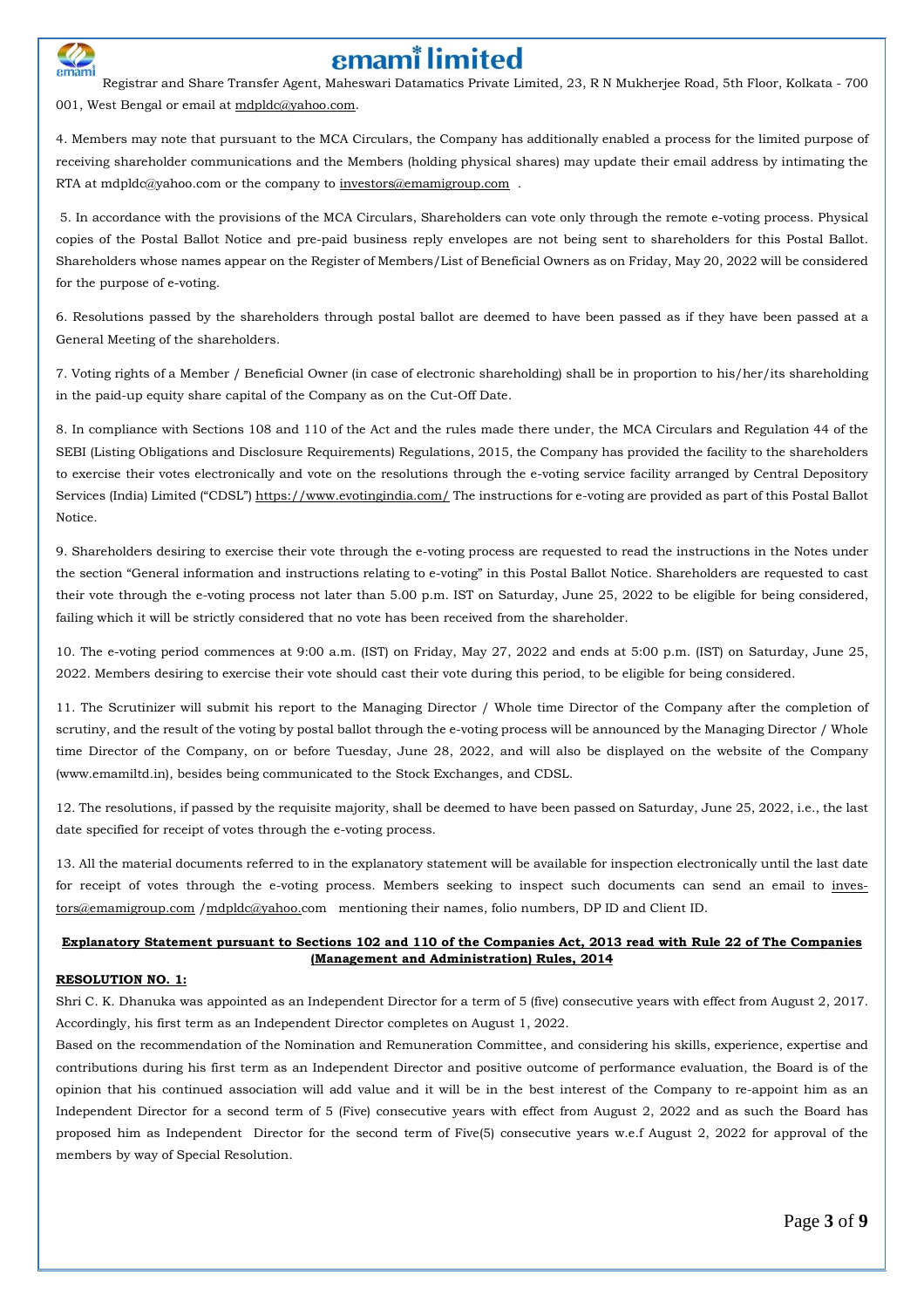

The Company requires an Independent Director to inter alia have skill sets such as Leadership of managing large Organization, ability to use experience in Visioning, Strategic planning, Financial and Risk Management and Innovation & Marketing exposure and Supply Chain management etc. The Nomination and Remuneration Committee of the Board of Directors believes Shri C. K. Dhanuka has the above attributes and skills.

The members are informed that Shri. C. K. Dhanuka, being an Independent Director of the Company and being eligible, offers himself to be re-appointed for the second term of five years. Shri C. K. Dhanuka is not disqualified from being appointed as a Director in terms of Section 164(2) of the Act and has given his consent to act as an Independent Director of the Company. The Company has also received necessary declaration from him that he meets the criteria of independence as prescribed both under Section 149(6) of the Act and under the Securities and Exchange Board of India (Listing Obligations and Disclosure Requirements) Regulations, 2015 ("Listing Regulations").

In the opinion of the Board of Directors, Shri C. K. Dhanuka fulfils the conditions specified in the Act and the rules made thereunder, for his re-appointment as an Independent Director of the Company. He is independent of the management and possesses appropriate skills, experience and knowledge.

Copy of the draft letter of appointment of Shri C. K. Dhanuka setting out the terms and conditions of appointment shall be available for inspection by the Members electronically.

Shri C. K. Dhanuka shall be paid remuneration by way of fee for attending meetings of the Board or Committees thereof, reimbursement of expenses for participating in such meetings and profit related commission within the limits stipulated under Section 197 of the Act as recommended by the Nomination and Remuneration Committee.

Details of Shri C. K. Dhanuka is provided in "Annexure I" to the Notice pursuant to the provisions of (i) the Securities and Exchange Board of India (Listing Obligations and Disclosure Requirements) Regulations, 2015 and (ii) Secretarial Standard on General Meetings ("SS-2"), issued by the Institute of Company Secretaries of India.

The Board of Directors recommends the resolution for approval of the Members by way of a Special Resolution

Except Shri C. K. Dhanuka being the appointee, none of the Directors and Key Managerial Personnel of the Company or their relatives are concerned or interested financially or otherwise, in the resolution set out.

#### **RESOLUTION NO 2:**

At the 36th Annual General of Company, the Shareholders had approved reappointment of Shri Prashant Goenka as Whole time Director for the further term of five year commencing from January 20, 2019 to January 19, 2024 along with his remuneration and other terms of reappointment as per agreement dated January 14, 2019. Shri Prashant Goenka, an expert in International Marketing heads International Business Division of the Company.

Upon the recommendation of Nomination and Remuneration Committee of the Company, the Board at its meeting held on May 13, 2022 proposed revision of his remuneration by way of enhancing his monthly salary with effect from April 1, 2022 from Rs. 10 lacs per month to the sum in the range of Rs. 11 lacs to Rs. 14 lacs per month (as approved by the Board), for the remaining period of his tenure ending on January 19, 2024. Accordingly, a supplemental agreement has been executed on May 24, 2022.

Consequent upon the above revision, monthly remuneration of Shri Prashant Goenka, Whole time Director will enhance from Rs. 10 lac to Rs. 11 lacs w.e.f April 1, 2022 to be approved by the Board and consequential increase in components linked with basic salary. Other terms and conditions of the reappointment as per agreement dated January 14, 2019 will remain the same.

Copy of the agreements referred to above shall be open for inspection in electronic mode. Members can inspect the same by sending an e-mail to [investors@emamigroup.com](mailto:investors@emamigroup.com) on or before Saturday, June 25, 2022.

Details of Shri Prashant Goenka is provided in "Annexure I" to the Notice pursuant to the provisions of (i) the Securities and Exchange Board of India (Listing Obligations and Disclosure Requirements) Regulations, 2015 and (ii) Secretarial Standard on General Meetings ("SS-2"), issued by the Institute of Company Secretaries of India.

The Board of Directors of your Company recommends the resolution for the approval by the shareholders of the Company.

Except Shri Prashant Goenka (appointee) himself, none of the Directors or Key Managerial Personnel of the Company or their relatives is concerned or

Interested, financially or otherwise in this Resolution except to the extent of their Shareholding.

Place: Kolkata **By Order of the Board For Emami Limited**

 **A K Joshi Company Secretary & VP-Legal Membership No. ICSI -FCS 4976**

Date: May 24, 2022

Page **4** of **9**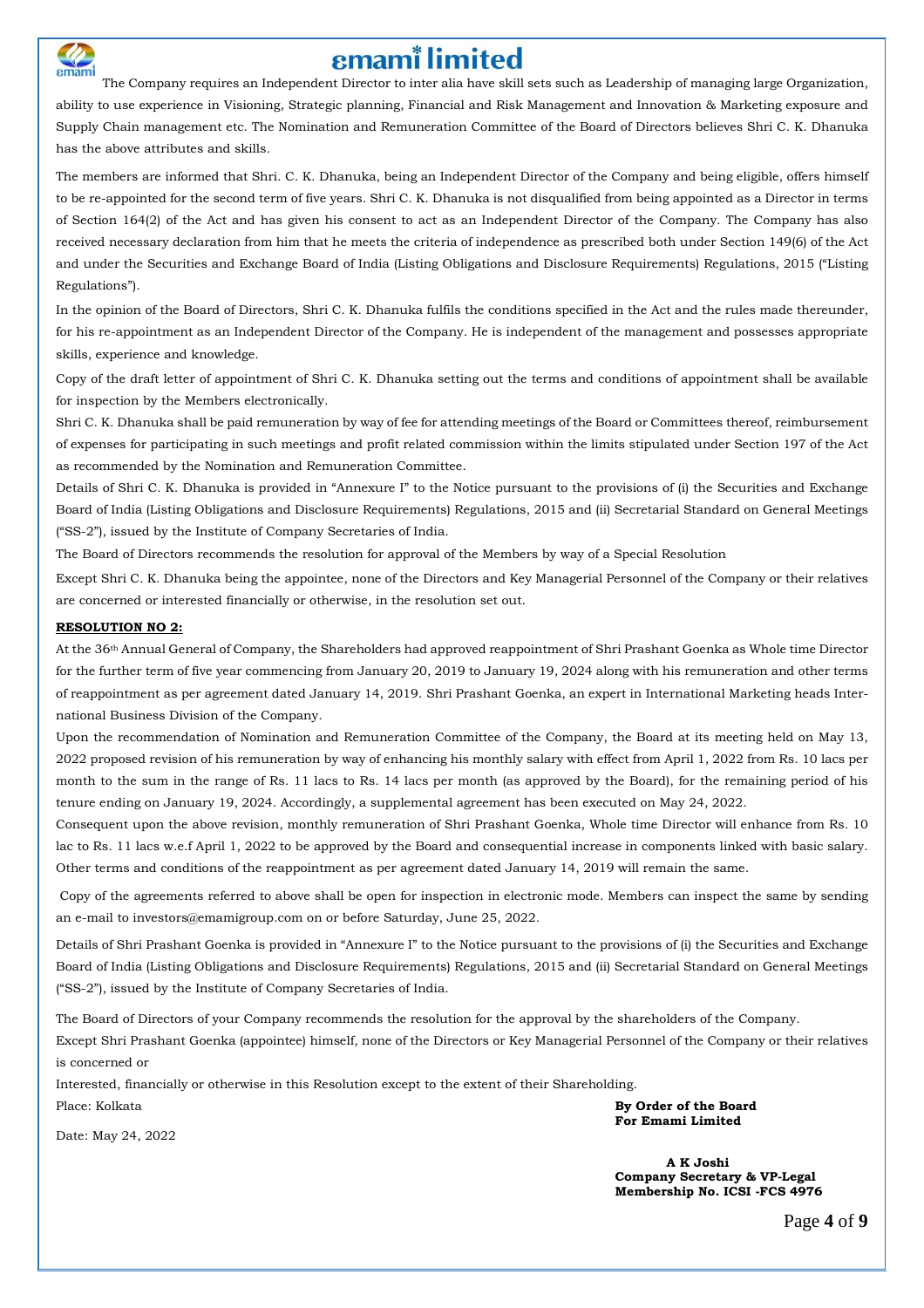

### **Details of Directors seeking appointment**

[Pursuant to the requirements of SEBI (Listing Obligations & Disclosure Requirements) Regulations, 2015 and Secretarial Standard on **General Meetings issued by The Institute of Company Secretaries of India]**

| Name                                                                            | Shri C. K. Dhanuka                                                                                                                                                                                                                                                                                                                                                                                                                                                                                                                                                                                                                                                                                                                                                                                                                                                                                                                                                                                                                                                                                                                                                                                                      | Shri Prashant Goenka                                                                                                                                  |
|---------------------------------------------------------------------------------|-------------------------------------------------------------------------------------------------------------------------------------------------------------------------------------------------------------------------------------------------------------------------------------------------------------------------------------------------------------------------------------------------------------------------------------------------------------------------------------------------------------------------------------------------------------------------------------------------------------------------------------------------------------------------------------------------------------------------------------------------------------------------------------------------------------------------------------------------------------------------------------------------------------------------------------------------------------------------------------------------------------------------------------------------------------------------------------------------------------------------------------------------------------------------------------------------------------------------|-------------------------------------------------------------------------------------------------------------------------------------------------------|
| Present Appointment in the capacity of                                          | Independent Director                                                                                                                                                                                                                                                                                                                                                                                                                                                                                                                                                                                                                                                                                                                                                                                                                                                                                                                                                                                                                                                                                                                                                                                                    | Wholetime Director                                                                                                                                    |
| <b>Director Identification Number</b>                                           | 00005684                                                                                                                                                                                                                                                                                                                                                                                                                                                                                                                                                                                                                                                                                                                                                                                                                                                                                                                                                                                                                                                                                                                                                                                                                | 00703389                                                                                                                                              |
| Date of Birth/Age                                                               | 19-01-1954                                                                                                                                                                                                                                                                                                                                                                                                                                                                                                                                                                                                                                                                                                                                                                                                                                                                                                                                                                                                                                                                                                                                                                                                              | 30-10-1973                                                                                                                                            |
| <b>Nationality</b>                                                              | Indian                                                                                                                                                                                                                                                                                                                                                                                                                                                                                                                                                                                                                                                                                                                                                                                                                                                                                                                                                                                                                                                                                                                                                                                                                  | Indian                                                                                                                                                |
| Experience in specific functional<br>area/Brief Resume                          | Eminent Industrialist and expert in manage-<br>ment strategy                                                                                                                                                                                                                                                                                                                                                                                                                                                                                                                                                                                                                                                                                                                                                                                                                                                                                                                                                                                                                                                                                                                                                            | Extensive knowledge and experience in International<br>Marketing and Brand Development                                                                |
| <b>Oualification</b>                                                            | Commerce Graduate                                                                                                                                                                                                                                                                                                                                                                                                                                                                                                                                                                                                                                                                                                                                                                                                                                                                                                                                                                                                                                                                                                                                                                                                       | Master of Business Administration in International<br>Marketing from University of Wales, College of Cardiff,<br>UK; Diploma in Finance and Marketing |
| <b>Skill Sets</b>                                                               |                                                                                                                                                                                                                                                                                                                                                                                                                                                                                                                                                                                                                                                                                                                                                                                                                                                                                                                                                                                                                                                                                                                                                                                                                         | As per Explanatory Statement                                                                                                                          |
| Date of first Appointment on the Board                                          | 02-08-2017                                                                                                                                                                                                                                                                                                                                                                                                                                                                                                                                                                                                                                                                                                                                                                                                                                                                                                                                                                                                                                                                                                                                                                                                              | 20-01-2014                                                                                                                                            |
| <b>Terms and Conditions of Appointment</b><br>/ Re-appointment                  | Re-appointment for a second term of 5(five)<br>consecutive years w.e.f 2 <sup>nd</sup> August, 2022                                                                                                                                                                                                                                                                                                                                                                                                                                                                                                                                                                                                                                                                                                                                                                                                                                                                                                                                                                                                                                                                                                                     | As per Explanatory Statement                                                                                                                          |
| Last drawn remuneration                                                         | Rs.10.60 lacs during FY 2021-22<br>(Sitting Fees & Commission)                                                                                                                                                                                                                                                                                                                                                                                                                                                                                                                                                                                                                                                                                                                                                                                                                                                                                                                                                                                                                                                                                                                                                          | Rs.134.80 lacs during FY 2021-22                                                                                                                      |
| Details of remuneration sought to be<br>paid                                    | As an Independent Director, he shall be eligi-<br>ble for Sitting Fees & Commission                                                                                                                                                                                                                                                                                                                                                                                                                                                                                                                                                                                                                                                                                                                                                                                                                                                                                                                                                                                                                                                                                                                                     | As per Explanatory Statement                                                                                                                          |
| Relationship with other Directors and<br><b>Key Managerial Personnel</b>        | None                                                                                                                                                                                                                                                                                                                                                                                                                                                                                                                                                                                                                                                                                                                                                                                                                                                                                                                                                                                                                                                                                                                                                                                                                    | None                                                                                                                                                  |
| Directorship in Companies                                                       | 1. CESC Ltd; 2. Emami Limited; 3. Dhunseri<br>Tea & Industries Limited, 4. Naga Dhunseri<br>Group Ltd; 5. Mint Investments Ltd; 6. Dhun-<br>seri Investments Limited; 7. Dhunseri Ven-<br>tures Limited:                                                                                                                                                                                                                                                                                                                                                                                                                                                                                                                                                                                                                                                                                                                                                                                                                                                                                                                                                                                                                | Emami Limited;                                                                                                                                        |
| Chairman/Member in the Committees<br>of the Boards of companies                 | Chairman<br>1. Dhunseri Ventures Ltd: (Share Transfer; In-<br>vestment; Corporate Social Responsibility<br>Committees) 2. Dhunseri Tea & Industries Ltd.:<br>Committee of Directors; Risk management;<br>Share Transfer; Investment Committees)<br>3.Dhunseri Investment Ltd; (Share Transfer<br>Committee) 4. Naga Dhunseri Group Ltd;<br>(Share Transfer Committee) 5. CESC Ltd: (Au-<br>dit; Nomination and Remuneration)<br>6.Emami Limited; (Stakeholders Relationship<br>Committee)<br>Member<br>1. Dhunseri Ventures Ltd: (Audit; Stakeholders<br>Relationship; Nomination And Remuneration<br>Committees) 2.Dhunseri Tea & Industries Ltd.:<br>(Audit; Stakeholders Relationship; Nomination<br>And Remuneration; Corporate Social Responsi-<br>bility Committees)<br>3. Dhunseri Investment Ltd: (Stakeholders Re-<br>lationship; Nomination and relationship; Cor-<br>porate Social Responsibility; Risk Management<br>Committees) 4. Naga Dhunseri Group Ltd: (Au-<br>dit; Corporate Social Responsibility Commit-<br>tees) 5. Mint Investments Ltd: (Audit Commit-<br>tee) 6. CESC Ltd: (Corporate Social Responsi-<br>bility Committee), 7. Emami Ltd: (Audit; Nomi-<br>nation And Remuneration committee) | Chairman<br>None<br>Member<br>1.Emami Limited:<br>(Stakeholders Relationship Committee and<br>Corporate Social Responsibility committee)              |
| Listed entities from which the Director<br>has resigned in the past three years | None                                                                                                                                                                                                                                                                                                                                                                                                                                                                                                                                                                                                                                                                                                                                                                                                                                                                                                                                                                                                                                                                                                                                                                                                                    | None                                                                                                                                                  |
| Number of shares held in the Company                                            | <b>NIL</b>                                                                                                                                                                                                                                                                                                                                                                                                                                                                                                                                                                                                                                                                                                                                                                                                                                                                                                                                                                                                                                                                                                                                                                                                              | 1,90,000                                                                                                                                              |
| Number of meetings of the Board at-<br>tended during the year (FY 2021-2022)    | 6(Six meetings)                                                                                                                                                                                                                                                                                                                                                                                                                                                                                                                                                                                                                                                                                                                                                                                                                                                                                                                                                                                                                                                                                                                                                                                                         | 6(Six meetings)                                                                                                                                       |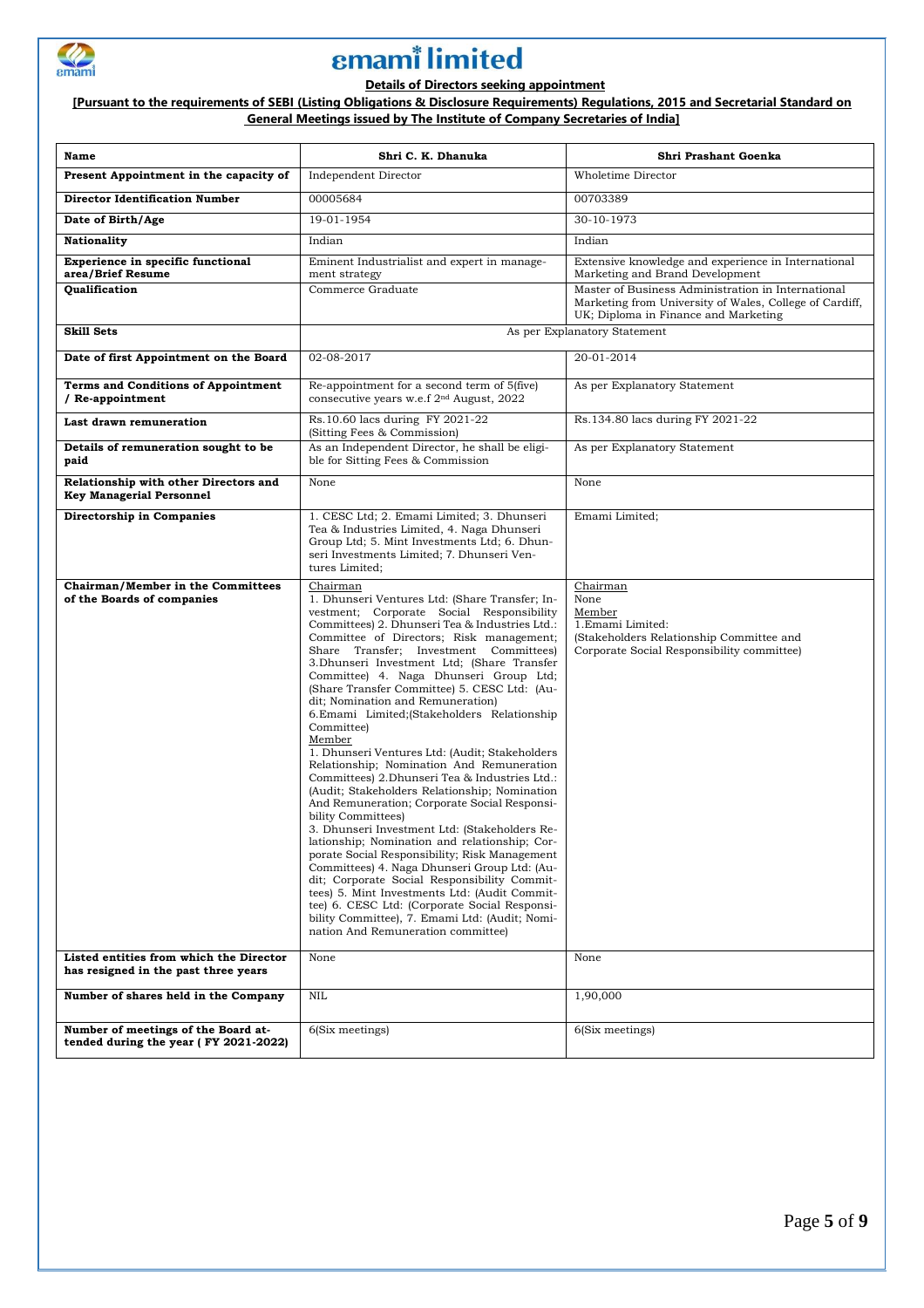

#### **General information and instructions relating to e-voting**

### **A. VOTING THROUGH ELECTRONIC MEANS**

a) The remote e-voting facility will be available during the following voting period:

| Commencement of remote<br>e-voting          | End of remote e-voting                               |
|---------------------------------------------|------------------------------------------------------|
| From 9:00 a.m (IST) on Friday, May 27, 2022 | Up to $5:00$ p.m. (IST) on Saturday, June $25, 2022$ |

b) A person, whose name is recorded in the register of members or in the register of beneficial owners maintained by the relevant depository as on the cut-off date Friday, May 20, 2022, only shall be entitled to avail the facility of remote e-voting at the Meeting. A person who is not a member as on the cutoff date should treat this notice for information purpose only.

c) The remote e-voting will not be allowed beyond the aforesaid date and time and the e-voting module shall be disabled upon expiry of aforesaid period.

| <b>Type of shareholders</b>                                                | <b>Login Method</b>                                                                                                                                                                                                                                                                                                                                                                                                             |
|----------------------------------------------------------------------------|---------------------------------------------------------------------------------------------------------------------------------------------------------------------------------------------------------------------------------------------------------------------------------------------------------------------------------------------------------------------------------------------------------------------------------|
| Individual Shareholders hold-<br>ing securities in Demat mode<br>with CDSL | Users who have opted for CDSL Easi / Easiest facility, can login through their existing<br>1)<br>user id and password. Option will be made available to reach e-Voting page without any further<br>authentication.<br>The<br>URL<br>for<br>login<br>Easi/Easiest<br>users<br>to<br>to<br>are<br>https://web.cdslindia.com/myeasi/home/login or visit www.cdslindia.com and click on Login<br>icon and select New System Myeasi. |
|                                                                            | After successful login, the Easi / Easiest user will be able to see the e-Voting option for<br>2)                                                                                                                                                                                                                                                                                                                               |
|                                                                            | eligible companies where the e-voting is in progress as per the information provided by com-                                                                                                                                                                                                                                                                                                                                    |
|                                                                            | pany. On clicking the e-voting option, the user will be able to see e-Voting page of the e-Voting<br>service provider for casting their vote during the remote e-Voting period. Additionally, there is                                                                                                                                                                                                                          |
|                                                                            | also links provided to access the system of all e-Voting Service Providers <i>i.e.</i>                                                                                                                                                                                                                                                                                                                                          |
|                                                                            | CDSL/NSDL/KARVY/LINKINTIME, so that the user can visit the e-Voting service providers'                                                                                                                                                                                                                                                                                                                                          |
|                                                                            | website directly                                                                                                                                                                                                                                                                                                                                                                                                                |
|                                                                            | If the user is not registered for Easi/Easiest, option to register is available at<br>3)                                                                                                                                                                                                                                                                                                                                        |
|                                                                            | https://web.cdslindia.com/myeasi/Registration/EasiRegistration                                                                                                                                                                                                                                                                                                                                                                  |
|                                                                            | 4)<br>Alternatively, the user can directly access e-Voting page by providing Demat Account Num-                                                                                                                                                                                                                                                                                                                                 |
|                                                                            | ber and PAN No. from the e-Voting link available on www.cdslindia.com home page or click                                                                                                                                                                                                                                                                                                                                        |
|                                                                            | on https://evoting.cdslindia.com/Evoting/EvotingLogin. The system will authenticate the                                                                                                                                                                                                                                                                                                                                         |
|                                                                            | user by sending OTP on registered Mobile & Email as recorded in the Demat Account.                                                                                                                                                                                                                                                                                                                                              |
|                                                                            | After successful authentication, user will be able to see the e-Voting option where the e-                                                                                                                                                                                                                                                                                                                                      |
|                                                                            | voting is in progress and also able to directly access the system of all e-Voting Service                                                                                                                                                                                                                                                                                                                                       |
|                                                                            | Providers.                                                                                                                                                                                                                                                                                                                                                                                                                      |

- d) Demat account holders can now cast their votes electronically by way of a single login credential, through their demat accounts/ websites of Depositories / Depository Participants, without having to register again with the E-voting Service Provider (ESP), thereby, not only facilitating seamless authentication but also enhancing ease and convenience of participating in evoting process.
- e) The details of the process and manner for remote e-voting for Individual shareholders holding securities in Demat mode are explained herein below: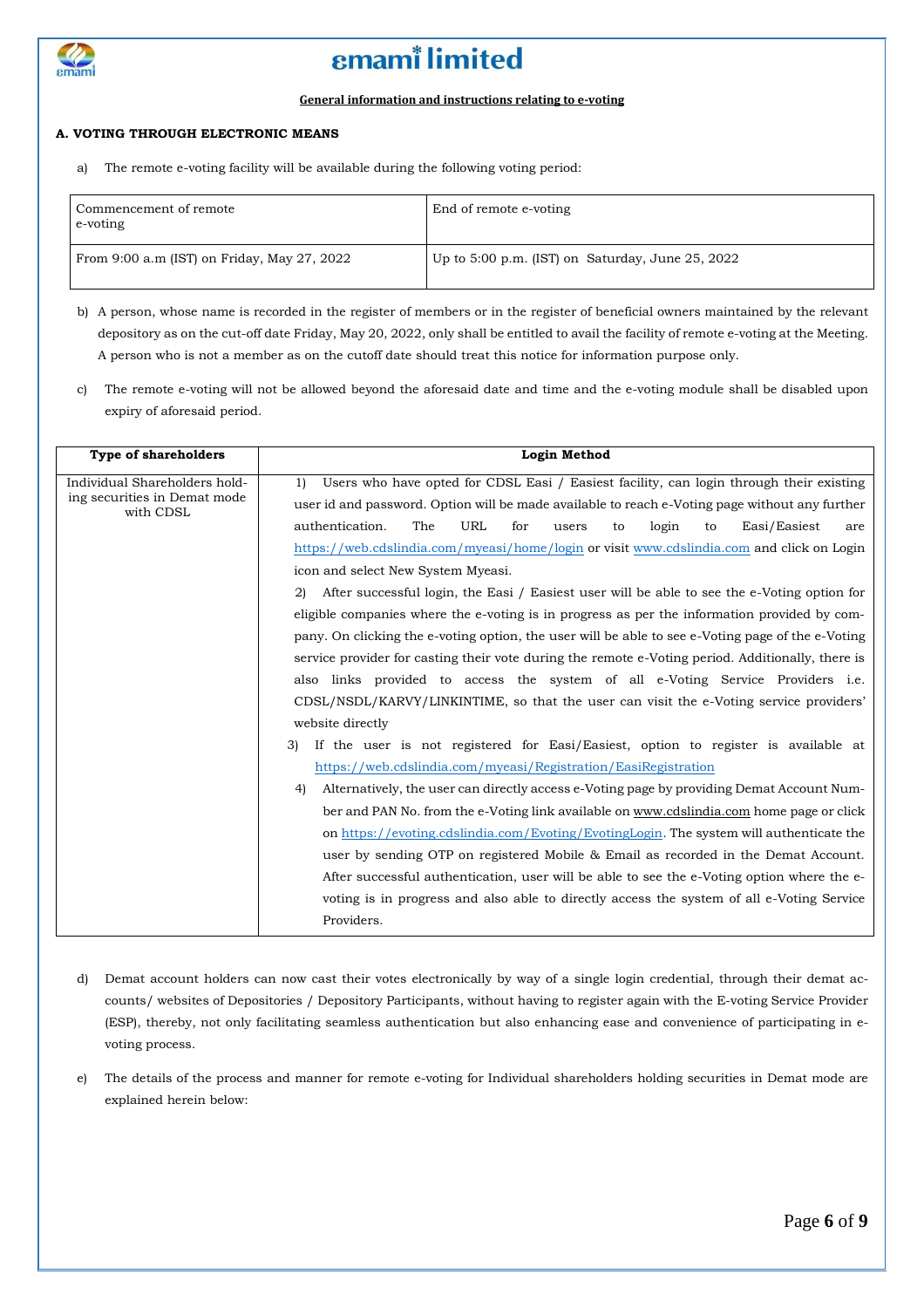

# **emam**<sup>*i*</sup> limited

| Type of sharehold-    |    | <b>Login Method</b>                                                                                    |
|-----------------------|----|--------------------------------------------------------------------------------------------------------|
| ers                   |    |                                                                                                        |
| Individual<br>Share-  | 1) | If you are already registered for NSDL IDeAS facility, please visit the e-Services website of NSDL.    |
| holders holding secu- |    | Open web browser by typing the following URL: https://eservices.nsdl.com either on a Personal          |
| rities in demat mode  |    | Computer or on a mobile. Once the home page of e-Services is launched, click on the "Beneficial"       |
| with NSDL             |    | Owner" icon under "Login" which is available under 'IDeAS' section. A new screen will open. You        |
|                       |    | will have to enter your User ID and Password. After successful authentication, you will be able to     |
|                       |    | see e-Voting services. Click on "Access to e-Voting" under e-Voting services and you will be able to   |
|                       |    | see e-Voting page. Click on company name or e-Voting service provider name and you will be re-         |
|                       |    | directed to e-Voting service provider website for casting your vote during the remote e-Voting period. |
|                       | 2) | If the user is not registered for IDeAS e-Services, option to register is available at https://eserv-  |
|                       |    | ices.nsdl.com. Select "Register Online for IDeAS "Portal or click at https://eservices.nsdl.com/Se-    |
|                       |    | cureWeb/IdeasDirectReg.jsp                                                                             |
|                       | 3) | Visit the e-Voting website of NSDL. Open web browser by typing the following URL:                      |
|                       |    | https://www.evoting.nsdl.com/either on a Personal Computer or on a mobile. Once the home page          |
|                       |    | of e-Voting system is launched, click on the icon "Login" which is available under 'Share-             |
|                       |    | holder/Member' section. A new screen will open. You will have to enter your User ID (i.e. your         |
|                       |    | sixteen digit demat account number held with NSDL), Password/OTP and a Verification Code as            |
|                       |    | shown on the screen. After successful authentication, you will be redirected to NSDL Depository        |
|                       |    | site wherein you can see e-Voting page. Click on company name or e-Voting service provider name        |
|                       |    | and you will be redirected to e-Voting service provider website for casting your vote during the       |
|                       |    | remote e-voting period.                                                                                |
|                       |    |                                                                                                        |

| Type of sharehold-      | Login Method                                                                                                      |  |
|-------------------------|-------------------------------------------------------------------------------------------------------------------|--|
|                         |                                                                                                                   |  |
| ers                     |                                                                                                                   |  |
| Individual<br>Share-    | You can also login using the login credentials of your demat account through your Depository Participant          |  |
| holders (holding se-    | registered with NSDL/CDSL for e-Voting facility. After successful login, you will be able to see e-Voting option. |  |
| curities<br>demat<br>in | Once you click on e-Voting option, you will be redirected to NSDL/ CDSL Depository site after successful          |  |
| mode) login through     | authentication, wherein you can see e-Voting feature. Click on company name or e-Voting service provider          |  |
| their Depository Par-   | name and you will be redirected to e-Voting service provider website for casting your vote during the remote      |  |
| ticipants               | e-Voting period.                                                                                                  |  |

### Important note: Members who are unable to retrieve User ID/ Password are advised to use "Forgot User ID" and "Forgot **Password" option available at abovementioned website.**

Helpdesk for Individual Shareholders holding securities in demat mode for any technical issues related to login through Depos **itory i.e. CDSL and NSDL.**

| Login type                      | <b>Helpdesk details</b>                                                                       |
|---------------------------------|-----------------------------------------------------------------------------------------------|
| Individual Shareholders holding | Members facing any technical issue in login can contact CDSL helpdesk by sending a request at |
| securities in Demat mode with   | helpdesk.evoting@cdslindia.com or contact at 022-23058738 and 22-23058542-43.                 |
| CDSL                            |                                                                                               |
| Individual Shareholders holding | Members facing any technical issue in login can contact NSDL helpdesk by sending a request at |
| securities in Demat mode with   | evoting@nsdl.co.in or call at toll free no.: 1800 1020 990 and 1800 22 44 30                  |
| <b>NSDL</b>                     |                                                                                               |

f) Login method for e-Voting for shareholders other than individual shareholders holding in Demat form & physical shareholders.

(i) The members should log on to the e-voting website  $\frac{\text{https://www.evotingindia.com}}{\text{https://www.evotingindia.com}}$ 

(ii) Click on "Shareholders" module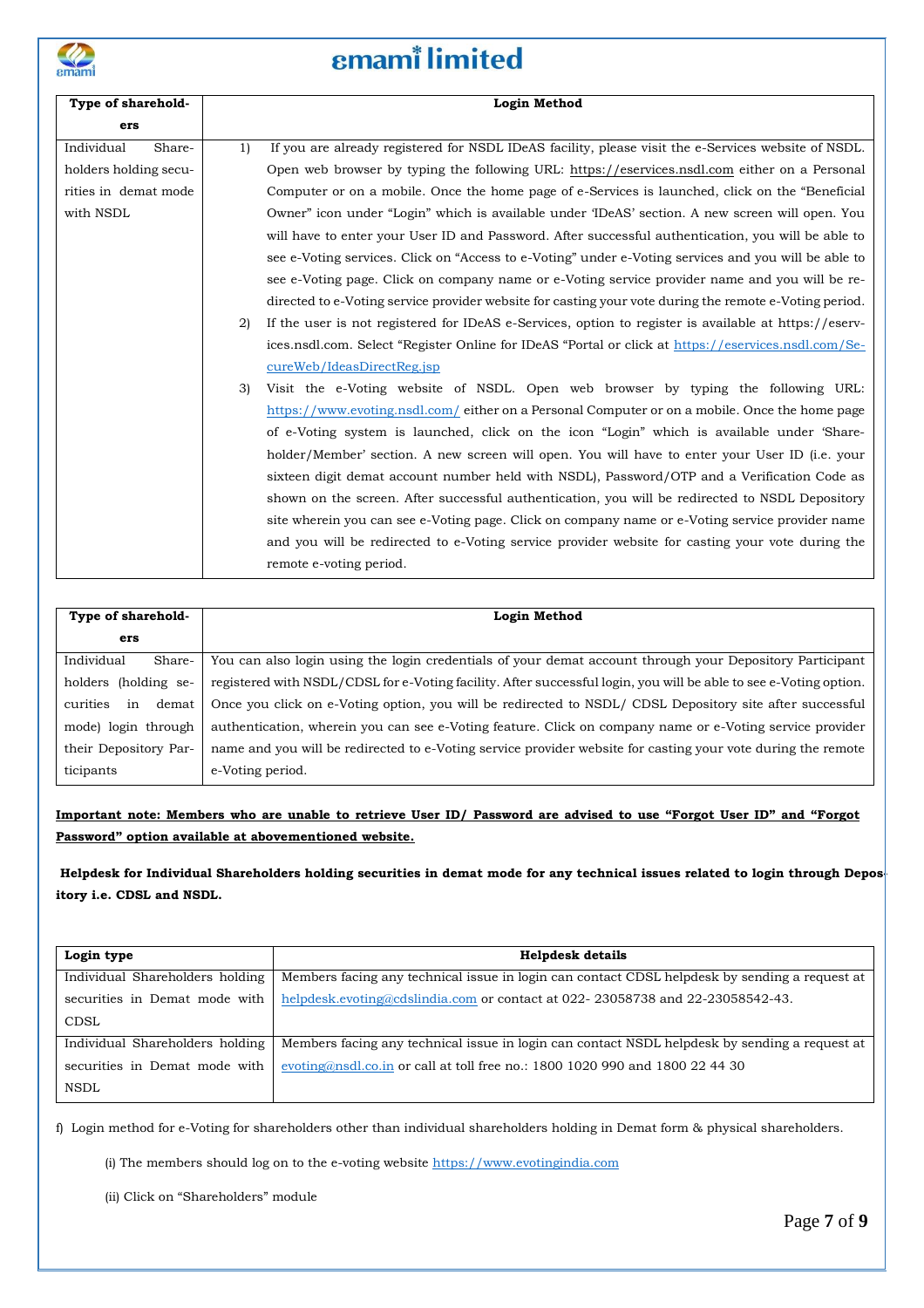(iii) Now enter your User ID

a. For CDSL: 16 digits beneficiary ID,

b. For NSDL: 8 Character DP ID followed by 8 Digits Client ID,

c. Members holding shares in Physical Form should enter Folio Number registered with the Company.

(iv) Next enter the Image Verification as displayed and Click on Login.

(v) If you are holding shares in demat form and had logged on to www.evotingindia.com and voted on an earlier voting of any company, then your existing password is to be used.

(vi) If you are a first time user, follow the steps given below:

|                        | For Members holding shares in Demat Form and Physical Form - other than individual Members        |
|------------------------|---------------------------------------------------------------------------------------------------|
| <b>PAN</b>             | Enter your 10-digit alphanumeric PAN issued by Income Tax Department (Applicable for both demat   |
|                        | shareholders as well as physical shareholders)                                                    |
|                        | Members who have not updated their PAN with the Company/Depository Participant are requested      |
|                        | to use the sequence number sent by Company/RTA or contact Company/RTA.                            |
| Dividend Bank De-      | Enter the Dividend Bank Details or Date of Birth (in dd/mm/yyyy format) as recorded in your demat |
| tails OR Date of Birth | account or in the company records in order to login.                                              |
| (DOB)                  | If both the details are not recorded with the depository or company, please enter the member id / |
|                        | folio number in the Dividend Bank details field as mentioned in instruction (iii)                 |

- (vii) After entering these details appropriately, click on "SUBMIT" tab
- (viii) Members holding shares in physical form will then directly reach the Company selection screen. However, members holding shares in demat form will now reach 'Password Creation' menu wherein they are required to mandatorily enter their login password in the new password field. Kindly note that this password is to be also used by the demat holders for voting for resolutions of any other company on which they are eligible to vote, provided that company opts for e-voting through CDSL platform. It is strongly recommended not to share your password with any other person and take utmost care to keep your password confidential.
- (ix) For Members holding shares in physical form, the details can be used only for e-voting on the resolutions contained in this Notice.
- (x) Click on the EVSN for EMAMI LIMITED to vote
- (xi) On the voting page, you will see "RESOLUTION DESCRIPTION" and against the same the option "YES/NO" for voting. Select the option YES or NO as desired. The option YES implies that you assent to the Resolution and option NO implies that you dissent to the Resolution
- (xii) Click on the "RESOLUTIONS FILE LINK" if you wish to view the entire Resolution details.
- (xiii) After selecting the resolution you have decided to vote on, click on "SUBMIT". A confirmation box will be displayed. If you wish to confirm your vote, click on "OK", else to change your vote, click on "CANCEL" and accordingly modify your vote.
- (xiv) Once you "CONFIRM" your vote on the resolution, as it is not permissible to modify your vote
- (xv) If a demat account holder has forgotten the login password then Enter the User ID and the image verification code and click on Forgot Password & enter the details as prompted by the system

#### **Additional Facility for Non-Individual Members and Custodians – for Remote E-Voting:**

 Non-Individual members (i.e. other than Individuals, HUF, NRI etc.) and Custodian are required to log on to [www.evotingindia.com](http://www.evotingindia.com/) and register themselves in the "CORPORATES" module.